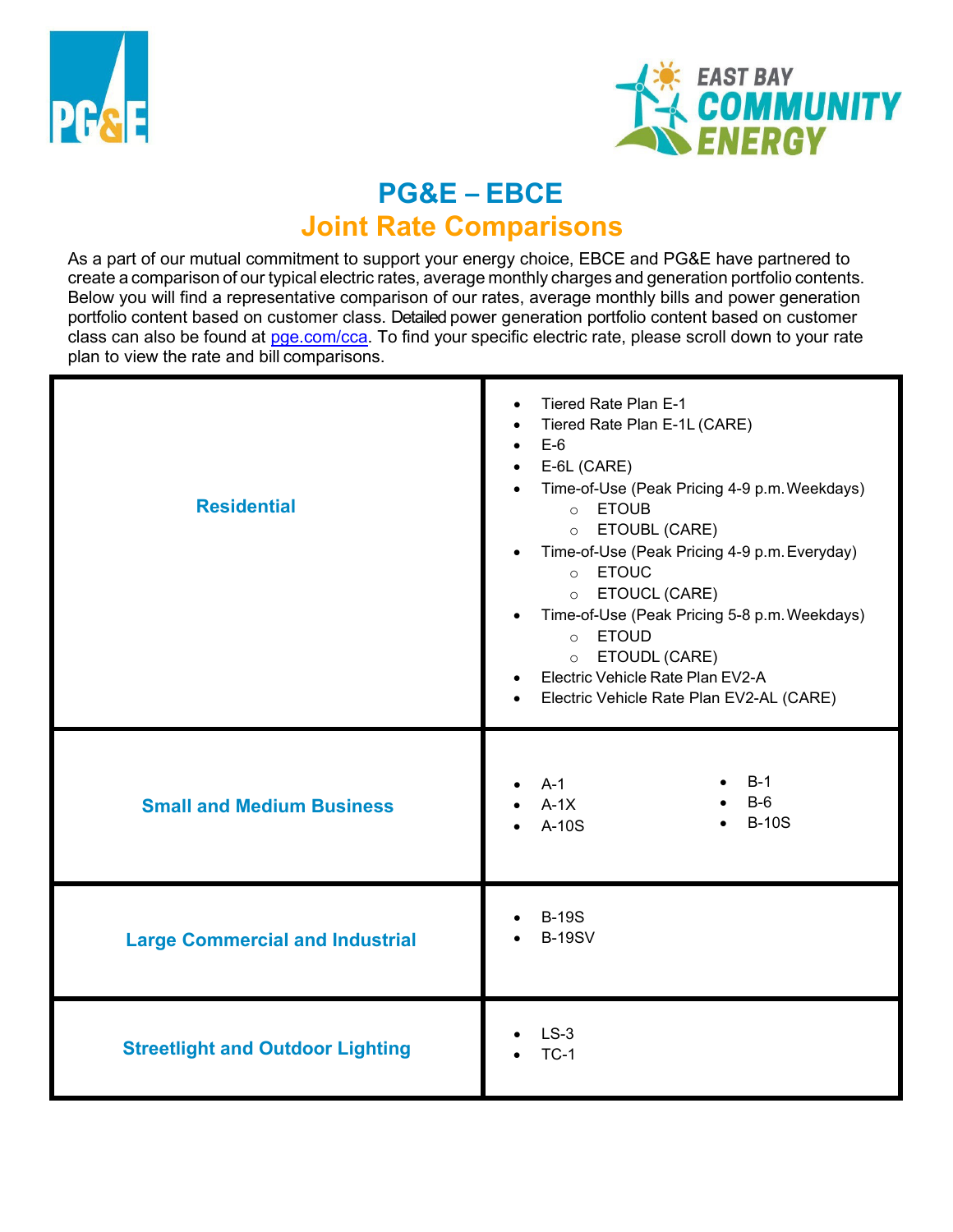## **Definitions**

**Generation Rate** is the cost of creating electricity to power your home or business. The generation rate varies based on your energy provider and the resources included in your energy provider's generation supply.

**PG&E Delivery Rate** is a charge assessed by PG&E to deliver electricity to your home or business. The PG&E delivery rate depends on your electricity usage but is charged equally to both EBCE and PG&E customers.

**PG&E PCIA/FF** represents the Power Charge Indifference Adjustment (PCIA) and the Franchise Fee surcharge (FF). The PCIA is a charge to recover PG&E's costs for generation resources that are currently above the market rate. These resources were committed to prior to a customer's switch to a third-party electric generation provider. PG&E acts as a collection agent for the Franchise Fee surcharge, which is levied by the California Public Utilities Commission on behalf of cities and counties in PG&E's service territory for all customers. The costs for resources included in the PCIA and FF surcharges are included in the generation rate for PG&E bundled service customers.

## **Where Do I Find My Electric Rate Schedule?**

Need some help finding your electric rate? Go to the "Electric Delivery Charges" section of your energy statement - you'll find your electric rate in the upper left.

 $\mathbf{A}$   $\mathbf{A}$ 

| www.pge.com/MyEnergy                                                                                                                                                                                                                                 | <b>ENERGY STATEMENT</b>                                                                                                                                      |                                                                   | ACCOUNT NO:<br><b>Statement Date:</b><br><b>Due Date:</b>                                                                                                                                                                                                                                                                                                                                                                                     | 02/25/2022<br>03/18/2022                                                     |                                                                   |                                                                                                                                                                                                                                                                                                                                                                                                                                                                                                                                                                                                                                                                                   |                          |
|------------------------------------------------------------------------------------------------------------------------------------------------------------------------------------------------------------------------------------------------------|--------------------------------------------------------------------------------------------------------------------------------------------------------------|-------------------------------------------------------------------|-----------------------------------------------------------------------------------------------------------------------------------------------------------------------------------------------------------------------------------------------------------------------------------------------------------------------------------------------------------------------------------------------------------------------------------------------|------------------------------------------------------------------------------|-------------------------------------------------------------------|-----------------------------------------------------------------------------------------------------------------------------------------------------------------------------------------------------------------------------------------------------------------------------------------------------------------------------------------------------------------------------------------------------------------------------------------------------------------------------------------------------------------------------------------------------------------------------------------------------------------------------------------------------------------------------------|--------------------------|
| 01/20/2022 - 02/17/2022 (29 billing days)<br>Service For:                                                                                                                                                                                            | <b>Details of PG&amp;E Electric Delivery Charges</b>                                                                                                         |                                                                   | <b>ENERGY STATEMENT</b><br>Pese<br>www.pge.com/MyEnergy                                                                                                                                                                                                                                                                                                                                                                                       |                                                                              |                                                                   | <b>Account No:</b><br><b>Statement Date:</b><br>Due Date:                                                                                                                                                                                                                                                                                                                                                                                                                                                                                                                                                                                                                         | 02/25/2022<br>03/18/2022 |
| Service Agreement ID:<br>Rate Schedule: Time-of-Use (Peak Pricing 4 - 9 p.m. Every Day)<br>$01/20/2022 - 02/17/2022$                                                                                                                                 |                                                                                                                                                              |                                                                   | <b>Details of East Bay Community Energy Electric</b><br><b>Generation Charges</b><br>01/20/2022 - 02/17/2022 (29 billing days)<br>Service For:<br>Service Agreement ID:                                                                                                                                                                                                                                                                       | <b>ESP Customer Number:</b>                                                  |                                                                   | <b>Service Information</b><br><b>Total Usage</b><br>For questions regarding charges on this page,<br>please contact:<br>EAST BAY COMMUNITY ENERGY<br>1-833-699-3223                                                                                                                                                                                                                                                                                                                                                                                                                                                                                                               | 220.400000 kWh           |
| <b>Baseline Allowance</b><br><b>Energy Charges</b><br>Peak<br><b>Off Peak</b><br><b>Baseline Credit</b><br><b>Generation Credit</b><br>Power Charge Indifference Adjustment<br><b>Franchise Fee Surcharge</b><br>Hayward Utility Users' Tax (5.500%) | 304.50 kWh<br>$(29 \text{ days} \times 10.5 \text{ kWh/day})$<br>57.167000 kWh<br>@ \$0.35064<br>163.225000 kWh<br>@ \$0.33331<br>220.392000 kWh @-\$0.08206 | \$20.05<br>54.40<br>$-18.09$<br>$-22.94$<br>10.37<br>0.11<br>2.41 | $01/20/2022 - 02/17/2022$<br>Rate Schedule: ETOUC-Bright Choice<br><b>Off-Peak Winter</b><br><b>Peak Winter</b><br>Power Charge Indifference Adjustment Credit<br>Franchise Fee Surcharge Credit<br><b>Bright Choice</b><br>Local Utility Users Tax (5.500%)<br><b>Energy Commission Tax</b><br>EBCE offers Bright Choice at a 1% discount to PG&E generation rates.<br>Learn more at ebce.org/bill<br><b>Total East Bay Community Energy</b> | 163.225000 kWh @ \$0.10018<br>57.167000 kWh @ \$0.11521<br>Net Charges 12.23 | \$16.35<br>6.59<br>$-10.37$<br>$-0.11$<br>$-0.23$<br>0.67<br>0.07 | ebce.org<br><b>Additional Messages</b><br>Thank you for being a valued customer of East<br>Bay Community Energy (EBCE), the official<br>electricity provider of Albany, Berkeley, Dublin,<br>Emeryville, Fremont, Hayward, Livermore,<br>Newark, Oakland, Piedmont, Pleasanton, San<br>Leandro, Tracy, Union City, and unincorporated<br>Alameda County. EBCE is a public agency that<br>procures your power, increases the use of<br>renewable energy, and invests revenues back<br>into the community. Electricity from EBCE is<br>delivered to you by PG&E, which remains an<br>essential partner for power distribution, service,<br>and billing. To learn more, please visit |                          |
| <b>Total PG&amp;E Electric Delivery Charges</b><br>2018 Vintaged Power Charge Indifference Adjustment                                                                                                                                                | Look here to identify your electric rate schedule. Once                                                                                                      | \$46.31                                                           | <b>Electric Generation Charges</b>                                                                                                                                                                                                                                                                                                                                                                                                            |                                                                              | \$12.97                                                           | ebce.org or call 1-833-699-EBCE (3223).                                                                                                                                                                                                                                                                                                                                                                                                                                                                                                                                                                                                                                           |                          |

you have that, you can find your rate comparison below.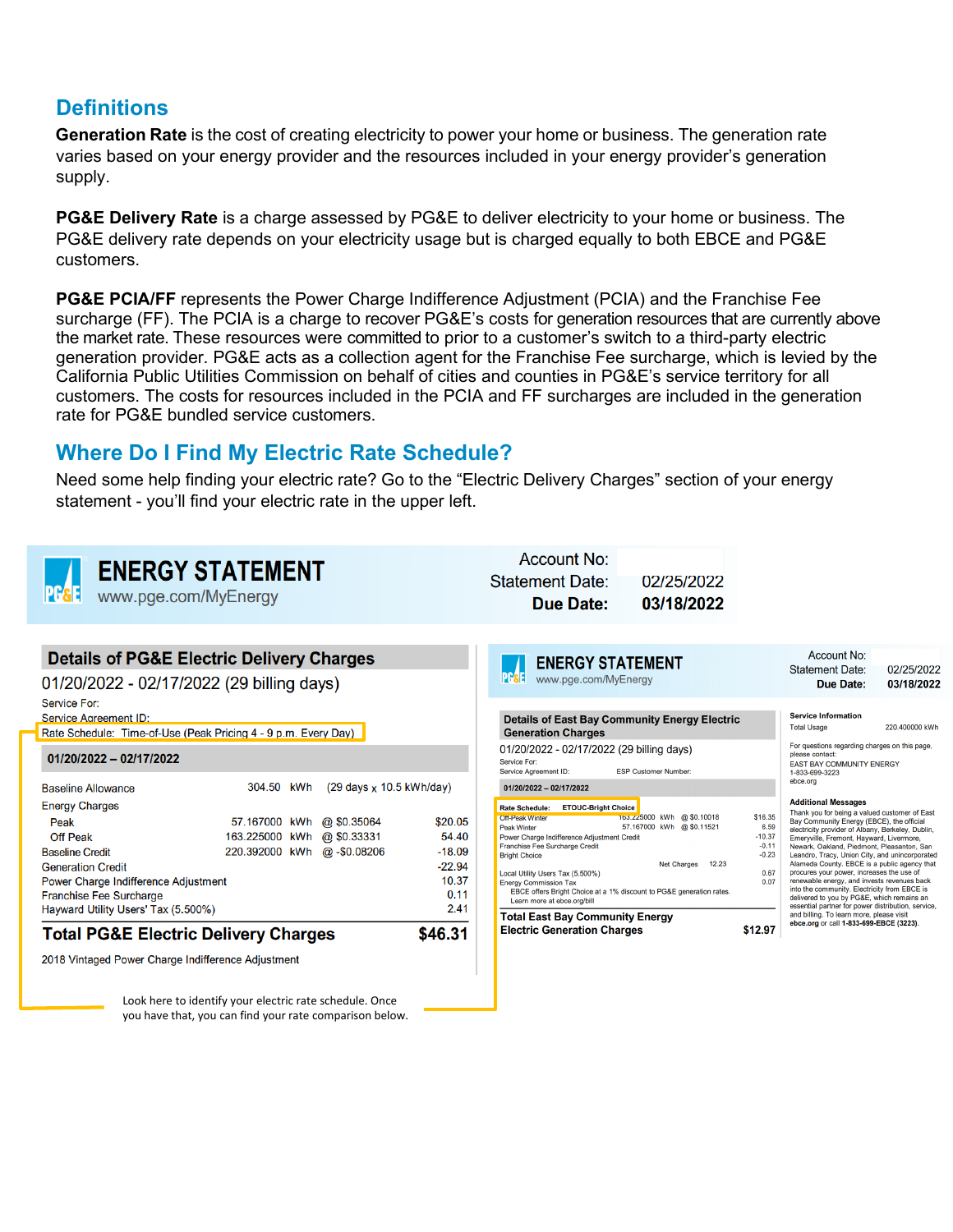#### **Tiered Rate Plan E-1\***

| <b>Residential:</b><br>- E-1     | <b>PG&amp;E</b> | <b>EBCE Bright Choice</b> | <b>EBCE Renewable 100</b><br>(100% Renewable) |
|----------------------------------|-----------------|---------------------------|-----------------------------------------------|
| Generation Rate (\$/kWh)         | \$0.12433       | \$0.12891                 | \$0.14042                                     |
| PG&E Delivery Rate (\$/kWh)      | \$0.19120       | \$0.19120                 | \$0.19120                                     |
| PG&E PCIA/FF (\$/kWh)            | \$0.02653       | \$0.02044                 | \$0.02044                                     |
| Total Electricity Cost (\$/kWh)  | \$0.34206       | \$0.34055                 | \$0.35206                                     |
| <b>Average Monthly Bill (\$)</b> | \$133.11        | \$132.53                  | \$137.00                                      |

Monthly usage: 389 kWh

### **Tiered Rate Plan E-1L (CARE)\***

| <b>Residential:</b><br>E-1L (CARE) | <b>PG&amp;E</b> | <b>EBCE Bright Choice</b> | <b>EBCE Renewable 100</b><br>(100% Renewable) |
|------------------------------------|-----------------|---------------------------|-----------------------------------------------|
| Generation Rate (\$/kWh)           | \$0.12433       | \$0.12891                 | \$0.14042                                     |
| PG&E Delivery Rate (\$/kWh)        | \$0.06913       | \$0.06913                 | \$0.06913                                     |
| PG&E PCIA/FF (\$/kWh)              | \$0.02653       | \$0.02044                 | \$0.02044                                     |
| Total Electricity Cost (\$/kWh)    | \$0.21999       | \$0.21848                 | \$0.22999                                     |
| <b>Average Monthly Bill (\$)</b>   | \$91.68         | \$91.05                   | \$95.85                                       |

Monthly usage: 417 kWh

#### **E-6\***

| <b>Residential:</b><br>$E-6$     | <b>PG&amp;E</b> | <b>EBCE Bright Choice</b> | <b>EBCE Renewable 100</b><br>(100% Renewable) |
|----------------------------------|-----------------|---------------------------|-----------------------------------------------|
| Generation Rate (\$/kWh)         | \$0.11849       | \$0.12312                 | \$0.13457                                     |
| PG&E Delivery Rate (\$/kWh)      | \$0.19063       | \$0.19063                 | \$0.19063                                     |
| PG&E PCIA/FF (\$/kWh)            | \$0.02653       | \$0.02044                 | \$0.02044                                     |
| Total Electricity Cost (\$/kWh)  | \$0.33565       | \$0.33419                 | \$0.34564                                     |
| <b>Average Monthly Bill (\$)</b> | \$148.20        | \$147.55                  | \$152.61                                      |

Monthly usage: 442 kWh

### **E-6L (CARE)\***

| <b>Residential: E-</b><br>6L (CARE) | <b>PG&amp;E</b> | <b>EBCE Bright Choice</b> | <b>EBCE Renewable 100</b><br>(100% Renewable) |
|-------------------------------------|-----------------|---------------------------|-----------------------------------------------|
| Generation Rate (\$/kWh)            | \$0.11763       | \$0.12228                 | \$0.13372                                     |
| PG&E Delivery Rate (\$/kWh)         | \$0.07234       | \$0.07234                 | \$0.07234                                     |
| PG&E PCIA/FF (\$/kWh)               | \$0.02653       | \$0.02044                 | \$0.02044                                     |
| Total Electricity Cost (\$/kWh)     | \$0.21650       | \$0.21506                 | \$0.22650                                     |
| <b>Average Monthly Bill (\$)</b>    | \$90.04         | \$89.44                   | \$94.20                                       |

Monthly usage: 416 kWh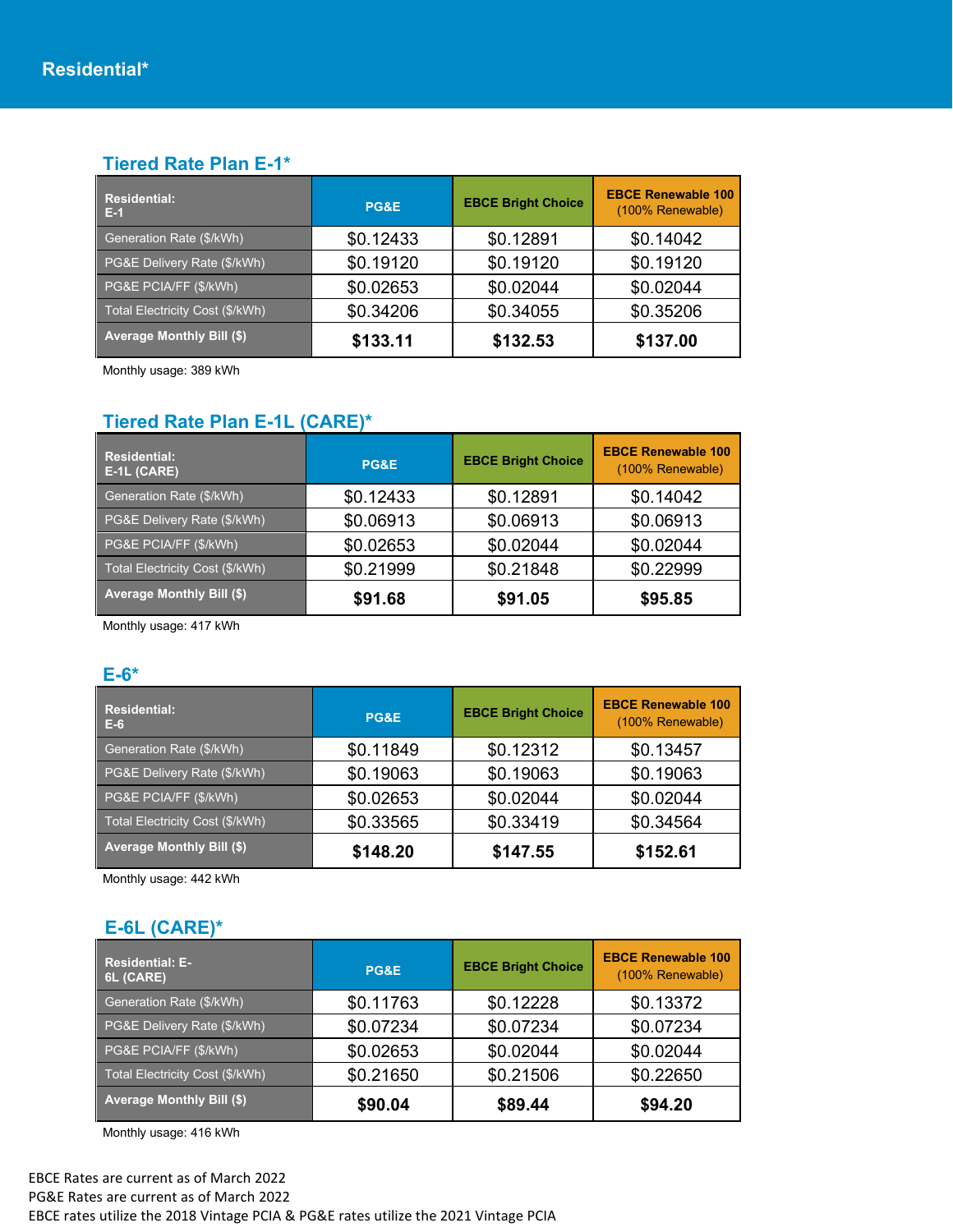## **E-TOU B\* Time-of-Use (Peak Pricing 4-9 p.m. Weekdays)**

| <b>Residential:</b><br><b>E-TOU B</b> | PG&E      | <b>EBCE Bright Choice</b> | <b>EBCE Renewable 100</b><br>(100% Renewable) |
|---------------------------------------|-----------|---------------------------|-----------------------------------------------|
| Generation Rate (\$/kWh)              | \$0.11643 | \$0.12109                 | \$0.13252                                     |
| PG&E Delivery Rate (\$/kWh)           | \$0.19919 | \$0.19919                 | \$0.19919                                     |
| PG&E PCIA/FF (\$/kWh)                 | \$0.02653 | \$0.02044                 | \$0.02044                                     |
| Total Electricity Cost (\$/kWh)       | \$0.34215 | \$0.34072                 | \$0.35215                                     |
| <b>Average Monthly Bill (\$)</b>      | \$614.85  | \$612.28                  | \$632.82                                      |

Monthly usage: 1,797 kWh

## **E-TOU BL\* Time-of-Use (Peak Pricing 4-9 p.m. Weekdays)**

| <b>Residential:</b><br><b>E-TOU BL (CARE)</b> | PG&E      | <b>EBCE Bright Choice</b> | <b>EBCE Renewable 100</b><br>(100% Renewable) |
|-----------------------------------------------|-----------|---------------------------|-----------------------------------------------|
| Generation Rate (\$/kWh)                      | \$0.11802 | \$0.12267                 | \$0.13412                                     |
| PG&E Delivery Rate (\$/kWh)                   | \$0.07920 | \$0.07920                 | \$0.07920                                     |
| PG&E PCIA/FF (\$/kWh)                         | \$0.02653 | \$0.02044                 | \$0.02044                                     |
| Total Electricity Cost (\$/kWh)               | \$0.22375 | \$0.22231                 | \$0.23376                                     |
| <b>Average Monthly Bill (\$)</b>              | \$175.63  | \$174.50                  | \$183.49                                      |

Monthly usage: 785 kWh

## **E-TOU C\* Time-of-Use (Peak Pricing 4-9 p.m. Everyday)**

| <b>Residential: E-</b><br><b>TOU C</b> | PG&E      | <b>EBCE Bright Choice</b> | <b>EBCE Renewable 100</b><br>(100% Renewable) |
|----------------------------------------|-----------|---------------------------|-----------------------------------------------|
| Generation Rate (\$/kWh)               | \$0.12112 | \$0.12573                 | \$0.13721                                     |
| PG&E Delivery Rate (\$/kWh)            | \$0.19790 | \$0.19790                 | \$0.19790                                     |
| PG&E PCIA/FF (\$/kWh)                  | \$0.02653 | \$0.02044                 | \$0.02044                                     |
| Total Electricity Cost (\$/kWh)        | \$0.34555 | \$0.34407                 | \$0.35555                                     |
| <b>Average Monthly Bill (\$)</b>       | \$134.63  | \$134.06                  | \$138.53                                      |

Monthly usage: 390 kWh

## **E-TOU CL\* Time-of-Use (Peak Pricing 4-9 p.m. Everyday)**

| <b>Residential:</b><br><b>E-TOU CL (CARE)</b> | <b>PG&amp;E</b> | <b>EBCE Bright Choice</b> | <b>EBCE Renewable 100</b><br>(100% Renewable) |
|-----------------------------------------------|-----------------|---------------------------|-----------------------------------------------|
| Generation Rate (\$/kWh)                      | \$0.12094       | \$0.12555                 | \$0.13702                                     |
| PG&E Delivery Rate (\$/kWh)                   | \$0.07268       | \$0.07268                 | \$0.07268                                     |
| PG&E PCIA/FF (\$/kWh)                         | \$0.02653       | \$0.02044                 | \$0.02044                                     |
| Total Electricity Cost (\$/kWh)               | \$0.22015       | \$0.21867                 | \$0.23014                                     |
| <b>Average Monthly Bill (\$)</b>              | \$82.02         | \$81.47                   | \$85.74                                       |

Monthly usage: 373 kWh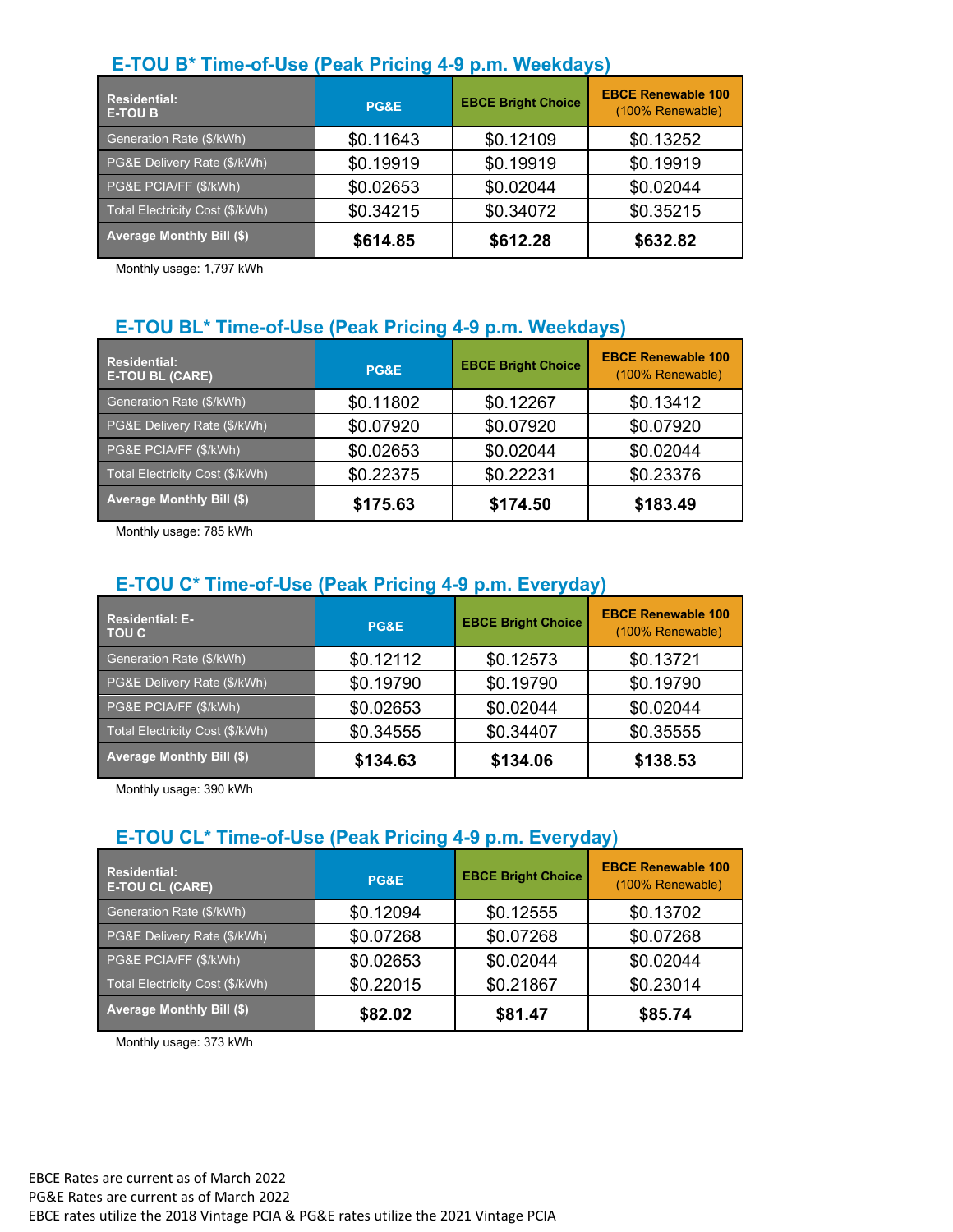### **E-TOU D\* Time-of-Use (Peak Pricing 5-8 p.m. Weekdays)**

| <b>Residential: E-</b><br><b>TOU D</b> | <b>PG&amp;E</b> | <b>EBCE Bright Choice</b> | <b>EBCE Renewable 100</b><br>(100% Renewable) |
|----------------------------------------|-----------------|---------------------------|-----------------------------------------------|
| Generation Rate (\$/kWh)               | \$0.12259       | \$0.12718                 | \$0.13867                                     |
| PG&E Delivery Rate (\$/kWh)            | \$0.19862       | \$0.19862                 | \$0.19862                                     |
| PG&E PCIA/FF (\$/kWh)                  | \$0.02653       | \$0.02044                 | \$0.02044                                     |
| Total Electricity Cost (\$/kWh)        | \$0.34774       | \$0.34624                 | \$0.35773                                     |
| <b>Average Monthly Bill (\$)</b>       | \$342.97        | \$341.49                  | \$352.82                                      |

Monthly usage: 986 kWh

#### **E-TOU DL\* Time-of-Use (Peak Pricing 5-8 p.m. Weekdays)**

| <b>Residential:</b><br><b>E-TOU DL (CARE)</b> | PG&E      | <b>EBCE Bright Choice</b> | <b>EBCE Renewable 100</b><br>(100% Renewable) |
|-----------------------------------------------|-----------|---------------------------|-----------------------------------------------|
| Generation Rate (\$/kWh)                      | \$0.12299 | \$0.12759                 | \$0.13909                                     |
| PG&E Delivery Rate (\$/kWh)                   | \$0.07733 | \$0.07733                 | \$0.07733                                     |
| PG&E PCIA/FF (\$/kWh)                         | \$0.02653 | \$0.02044                 | \$0.02044                                     |
| Total Electricity Cost (\$/kWh)               | \$0.22685 | \$0.22536                 | \$0.23686                                     |
| <b>Average Monthly Bill (\$)</b>              | \$151.65  | \$150.66                  | \$158.34                                      |

Monthly usage: 669 kWh

#### **EV2-A\* Electric Vehicle Rate Plan**

| <b>Residential:</b><br>EV-A      | <b>PG&amp;E</b> | <b>EBCE Bright Choice</b> | <b>EBCE Renewable 100</b><br>(100% Renewable) |
|----------------------------------|-----------------|---------------------------|-----------------------------------------------|
| Generation Rate (\$/kWh)         | \$0.11698       | \$0.12164                 | \$0.13308                                     |
| PG&E Delivery Rate (\$/kWh)      | \$0.17716       | \$0.17716                 | \$0.17716                                     |
| <b>PG&amp;E PCIA/FF (\$/kWh)</b> | \$0.02653       | \$0.02044                 | \$0.02044                                     |
| Total Electricity Cost (\$/kWh)  | \$0.32067       | \$0.31924                 | \$0.33068                                     |
| <b>Average Monthly Bill (\$)</b> | \$230.23        | \$229.21                  | \$237.42                                      |

Monthly usage: 718 kWh

#### **EV2-AL\* Electric Vehicle Rate Plan**

| <b>Residential:</b><br>EV2-AL    | PG&E      | <b>EBCE Bright Choice</b> | <b>EBCE Renewable 100</b><br>(100% Renewable) |
|----------------------------------|-----------|---------------------------|-----------------------------------------------|
| Generation Rate (\$/kWh)         | \$0.11709 | \$0.12174                 | \$0.13318                                     |
| PG&E Delivery Rate (\$/kWh)      | \$0.06579 | \$0.06579                 | \$0.06579                                     |
| PG&E PCIA/FF (\$/kWh)            | \$0.02653 | \$0.02044                 | \$0.02044                                     |
| Total Electricity Cost (\$/kWh)  | \$0.20941 | \$0.20797                 | \$0.21941                                     |
| <b>Average Monthly Bill (\$)</b> | \$139.46  | \$138.51                  | \$146.12                                      |

Monthly usage: 666 kWh

\* Please note this rate comparison excludes the California Climate Credit from the State of California which **is issued twice a year to residential customers. For more information visit [www.energyupgradeCA.org/credit](http://www.energyupgradeca.org/credit)**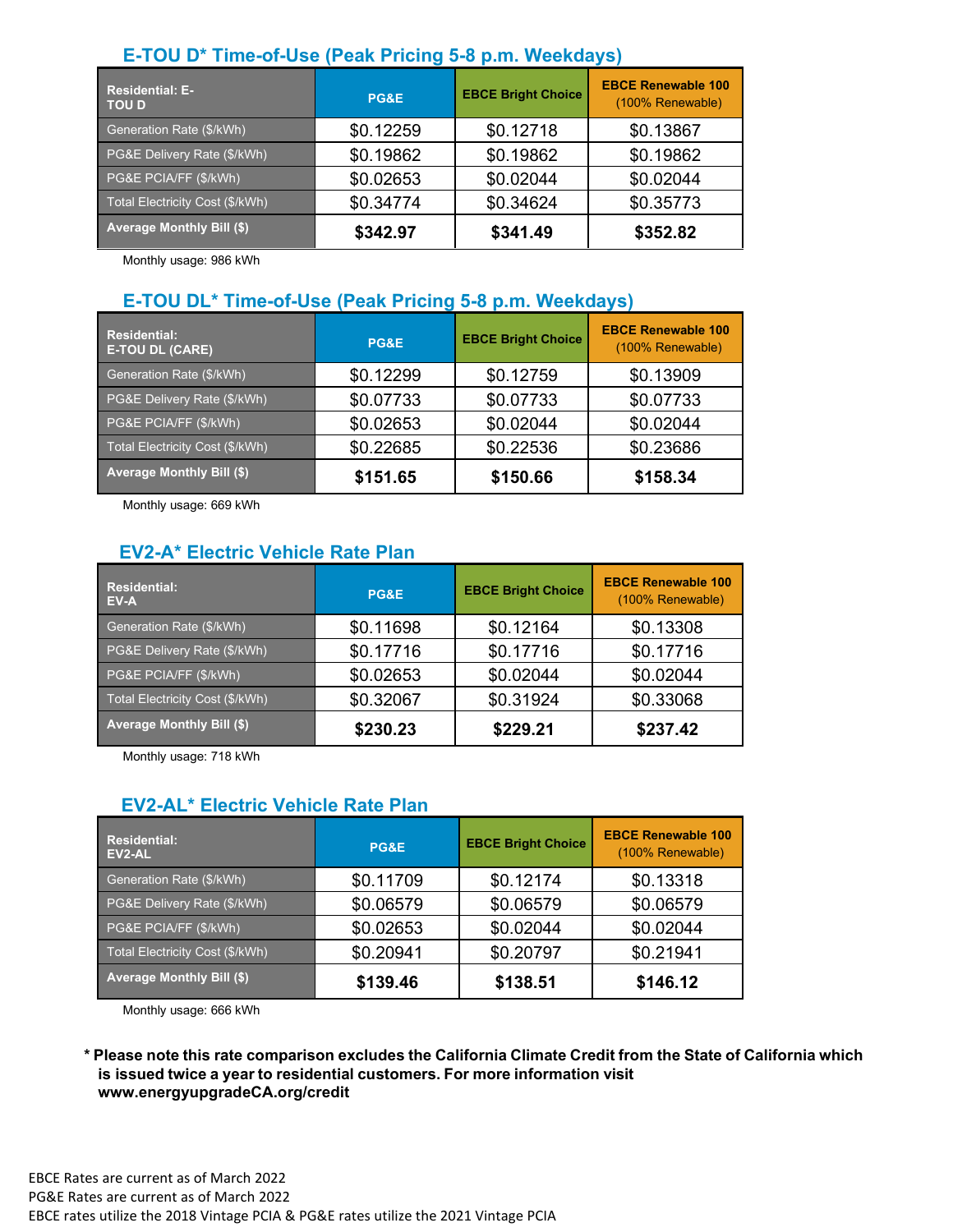#### **A-1\*\***

| <b>Commercial/Industrial:</b><br>$A-1$ | <b>PG&amp;E</b> | <b>EBCE Bright Choice</b> | <b>EBCE Renewable 100</b><br>(100% Renewable) |
|----------------------------------------|-----------------|---------------------------|-----------------------------------------------|
| Generation Rate (\$/kWh)               | \$0.11821       | \$0.12263                 | \$0.13407                                     |
| PG&E Delivery Rate (\$/kWh)            | \$0.18625       | \$0.18625                 | \$0.18625                                     |
| PG&E PCIA/FF (\$/kWh)                  | \$0.02554       | \$0.01968                 | \$0.01968                                     |
| Total Electricity Cost (\$/kWh)        | \$0.33000       | \$0.32856                 | \$0.34000                                     |
| <b>Average Monthly Bill (\$)</b>       | \$160.35        | \$159.65                  | \$165.21                                      |

Monthly usage: 486 kWh

#### **A-1X TOU\*\***

| <b>Commercial/Industrial:</b><br><b>A-1 TOU (A-1X)</b> | PG&E      | <b>EBCE Bright Choice</b> | <b>EBCE Renewable 100</b><br>(100% Renewable) |
|--------------------------------------------------------|-----------|---------------------------|-----------------------------------------------|
| Generation Rate (\$/kWh)                               | \$0.12045 | \$0.12485                 | \$0.13631                                     |
| PG&E Delivery Rate (\$/kWh)                            | \$0.17671 | \$0.17671                 | \$0.17671                                     |
| PG&E PCIA/FF (\$/kWh)                                  | \$0.02554 | \$0.01968                 | \$0.01968                                     |
| Total Electricity Cost (\$/kWh)                        | \$0.32270 | \$0.32124                 | \$0.33270                                     |
| <b>Average Monthly Bill (\$)</b>                       | \$523.72  | \$521.35                  | \$539.95                                      |

Monthly usage: 1,623 kWh

## **A-10S Non Time-of-Use\*\***

| <b>Commercial/Industrial:</b><br><b>A-10S</b> | PG&E       | <b>EBCE Bright Choice</b> | <b>EBCE Renewable 100</b><br>(100% Renewable) |
|-----------------------------------------------|------------|---------------------------|-----------------------------------------------|
| Generation Rate (\$/kWh)                      | \$0.12884  | \$0.13357                 | \$0.14513                                     |
| PG&E Delivery Rate (\$/kWh)                   | \$0.14570  | \$0.14570                 | \$0.14570                                     |
| PG&E PCIA/FF (\$/kWh)                         | \$0.02746  | \$0.02116                 | \$0.02116                                     |
| Total Electricity Cost (\$/kWh)               | \$0.30200  | \$0.30043                 | \$0.31199                                     |
| <b>Average Monthly Bill (\$)</b>              | \$4,757.24 | \$4,732.51                | \$4,914.61                                    |

Monthly usage: 15,752 kWh, Monthly demand: 64 kW

#### **B-1 \*\***

| <b>Commercial/Industrial:</b><br>$B-1$ | PG&E      | <b>EBCE Bright Choice</b> | <b>EBCE Renewable 100</b><br>(100% Renewable) |
|----------------------------------------|-----------|---------------------------|-----------------------------------------------|
| Generation Rate (\$/kWh)               | \$0.12027 | \$0.12468                 | \$0.13614                                     |
| PG&E Delivery Rate (\$/kWh)            | \$0.17564 | \$0.17564                 | \$0.17564                                     |
| PG&E PCIA/FF (\$/kWh)                  | \$0.02554 | \$0.01968                 | \$0.01968                                     |
| Total Electricity Cost (\$/kWh)        | \$0.32145 | \$0.32000                 | \$0.33146                                     |
| <b>Average Monthly Bill (\$)</b>       | \$578.20  | \$575.59                  | \$596.20                                      |

Monthly usage: 1,799 kWh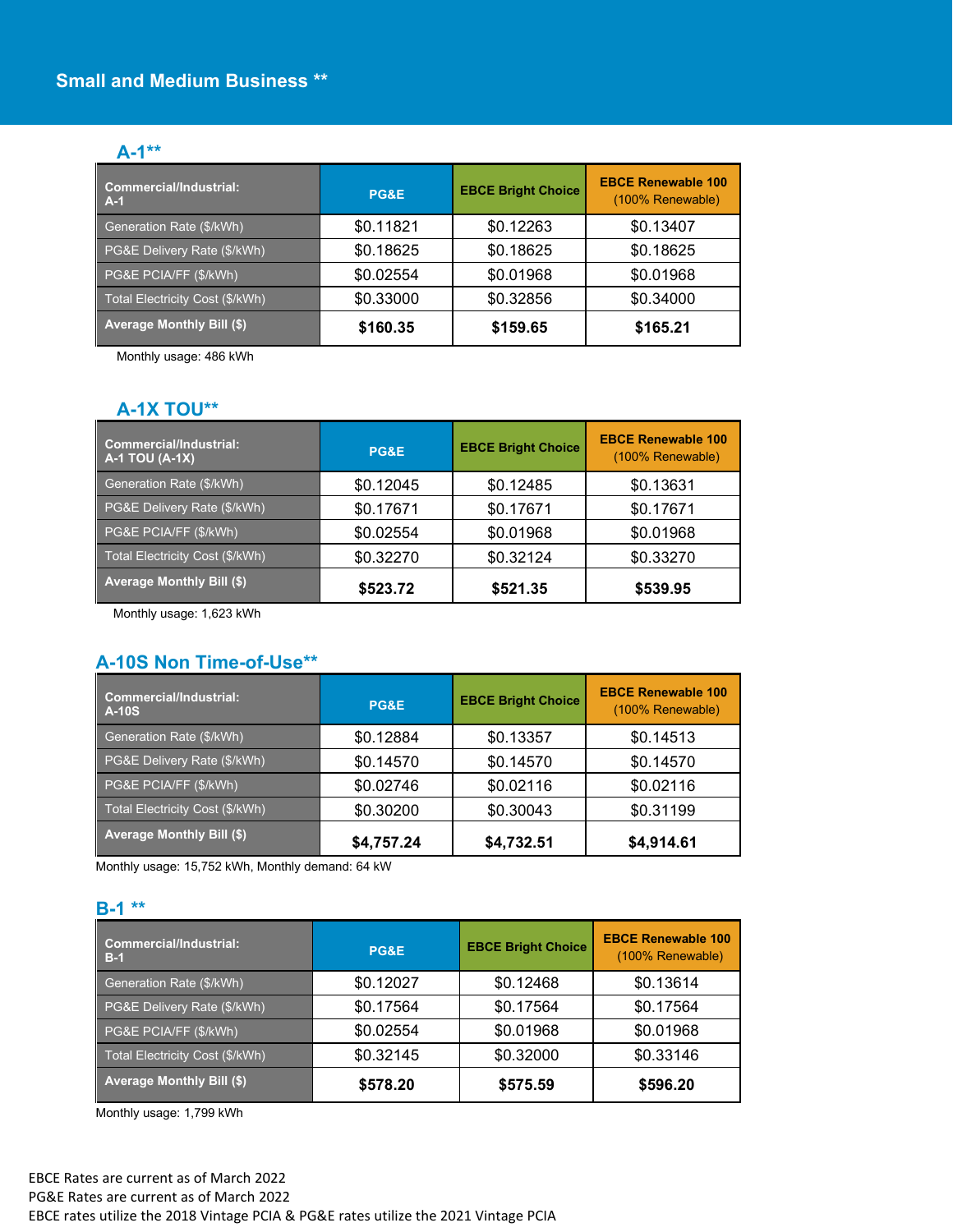#### **B-6\*\***

| <b>Commercial/Industrial:</b><br>$B-6$ | PG&E      | <b>EBCE Bright Choice</b> | <b>EBCE Renewable 100</b><br>(100% Renewable) |
|----------------------------------------|-----------|---------------------------|-----------------------------------------------|
| Generation Rate (\$/kWh)               | \$0.11411 | \$0.11857                 | \$0.12997                                     |
| PG&E Delivery Rate (\$/kWh)            | \$0.17240 | \$0.17240                 | \$0.17240                                     |
| PG&E PCIA/FF (\$/kWh)                  | \$0.02554 | \$0.01968                 | \$0.01968                                     |
| Total Electricity Cost (\$/kWh)        | \$0.31205 | \$0.31065                 | \$0.32205                                     |
| <b>Average Monthly Bill (\$)</b>       | \$479.12  | \$476.97                  | \$494.47                                      |

Monthly usage: 1,535 kWh

### **B-10 S \*\***

| <b>Commercial/Industrial:</b><br>$B-10S$ | PG&E       | <b>EBCE Bright Choice</b> | <b>EBCE Renewable 100</b><br>(100% Renewable) |
|------------------------------------------|------------|---------------------------|-----------------------------------------------|
| Generation Rate (\$/kWh)                 | \$0.12736  | \$0.13211                 | \$0.14366                                     |
| PG&E Delivery Rate (\$/kWh)              | \$0.13084  | \$0.13084                 | \$0.13084                                     |
| PG&E PCIA/FF (\$/kWh)                    | \$0.02746  | \$0.02116                 | \$0.02116                                     |
| Total Electricity Cost (\$/kWh)          | \$0.28566  | \$0.28411                 | \$0.29566                                     |
| <b>Average Monthly Bill (\$)</b>         | \$6,598.43 | \$6,562.63                | \$6,829.42                                    |

Monthly usage: 23,099 kWh, Monthly Demand: 79 kW

**\*\* Please note this rate comparison excludes volumetric California Climate Credits issued to eligible business customers that impact PG&E Delivery Rates only. For more information visit [www.energyupgradeCA.org/credit](http://www.energyupgradeca.org/credit)**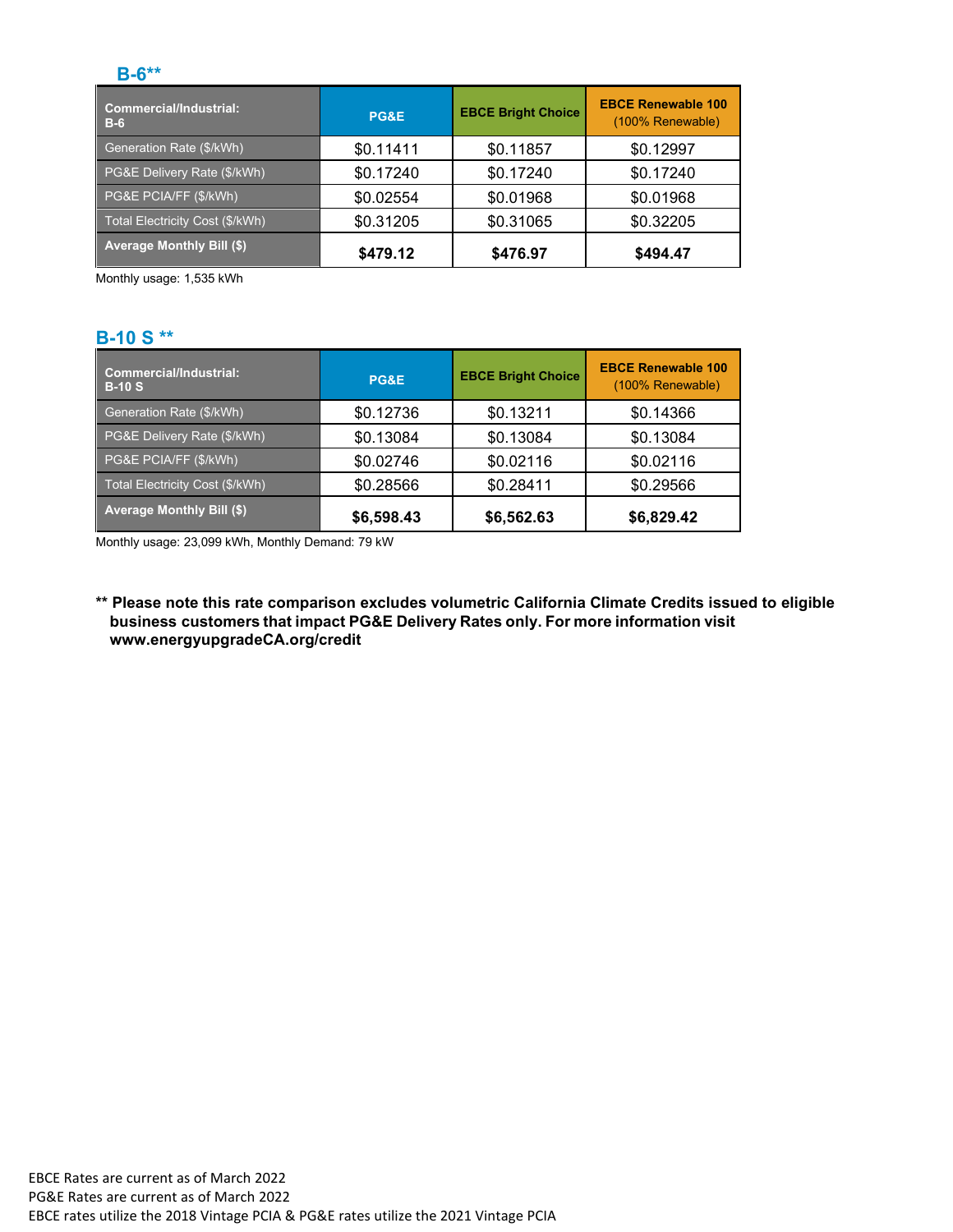## **B-19 S**

| <b>Commercial/Industrial:</b><br>$B-19S$ | PG&E        | <b>EBCE Bright Choice</b> | <b>EBCE Renewable 100</b><br>(100% Renewable) |
|------------------------------------------|-------------|---------------------------|-----------------------------------------------|
| Generation Rate (\$/kWh)                 | \$0.12048   | \$0.12491                 | \$0.13637                                     |
| PG&E Delivery Rate (\$/kWh)              | \$0.12131   | \$0.12131                 | \$0.12131                                     |
| PG&E PCIA/FF (\$/kWh)                    | \$0.02567   | \$0.01978                 | \$0.01978                                     |
| Total Electricity Cost (\$/kWh)          | \$0.26746   | \$0.26600                 | \$0.27746                                     |
| <b>Average Monthly Bill (\$)</b>         | \$43,506.73 | \$43,269.24               | \$45,133.39                                   |

Monthly usage: 162,666 kWh, Monthly demand: 487 kW

## **B-19 SV**

| <b>Commercial/Industrial:</b><br><b>B-19 SV</b> | PG&E       | <b>EBCE Bright Choice</b> | <b>EBCE Renewable 100</b><br>(100% Renewable) |
|-------------------------------------------------|------------|---------------------------|-----------------------------------------------|
| Generation Rate (\$/kWh)                        | \$0.11415  | \$0.11864                 | \$0.13004                                     |
| PG&E Delivery Rate (\$/kWh)                     | \$0.10112  | \$0.10112                 | \$0.10112                                     |
| PG&E PCIA/FF (\$/kWh)                           | \$0.02567  | \$0.01978                 | \$0.01978                                     |
| Total Electricity Cost (\$/kWh)                 | \$0.24094  | \$0.23954                 | \$0.25094                                     |
| <b>Average Monthly Bill (\$)</b>                | \$7,764.79 | \$7,719.68                | \$8,087.06                                    |

Monthly usage: 32,227 kWh, Monthly demand: 76 kW